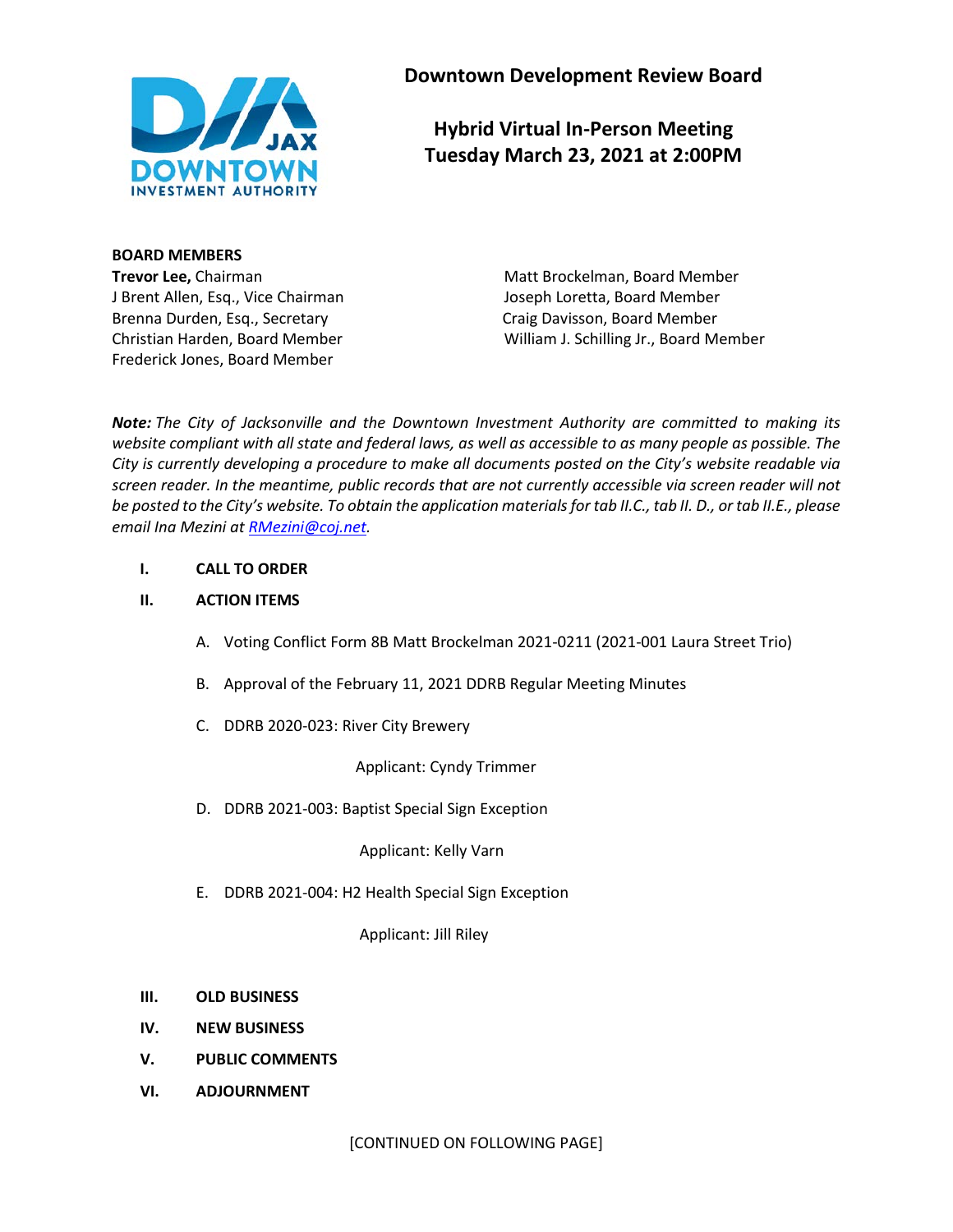Downtown Development Review Board DDRB Meeting Agenda – Tuesday, March 23, 2021 Page 2

*Please be advised that this will be a hybrid virtual in person meeting. Attendees may participate in person or virtually.*

#### **PHYSICAL LOCATION**

Jacksonville Public Library-Main Library/Downtown 303 North Laura Street Multipurpose Room (located in the Conference Center) Jacksonville, Florida 32202

At present, all visitors are subject to a COVID-19 screening upon entering a City of Jacksonville building. In addition, a mandatory face covering requirement is in place for all public buildings pursuant to Emergency Executive Proclamation 2020-005.

**Directions to Multipurpose Room:** Upon entering Laura Street entrance to the Library, follow directions and signage for temperature check, then proceed into the Main Library. Walk counterclockwise around the grand staircase and you will see signs for the public elevators. Take the elevator down to level C for Conference Level. Exit the elevator and follow hallway out. Turn left out of the hallway and proceed through glass doors into Conference Center. The Multipurpose Room is the first room on the left.

#### **VIRTUAL LOCATION**

Interested persons desiring to attend this meeting virtually can do so via Zoom (including by computer or telephone) using the following meeting access information:

#### **By Computer**

<https://zoom.us/j/98596868344?pwd=bFJ1UEhrMmJ2SGNoKzNCdndzTmZLdz09>

**Meeting ID: 985 9686 8344 Passcode: 698693**

**One tap mobile** +1 (646) 558-8656 (New York) +1 (312) 626-6799 (Chicago)

**Find your local number:** <https://zoom.us/u/avyAuMLXj>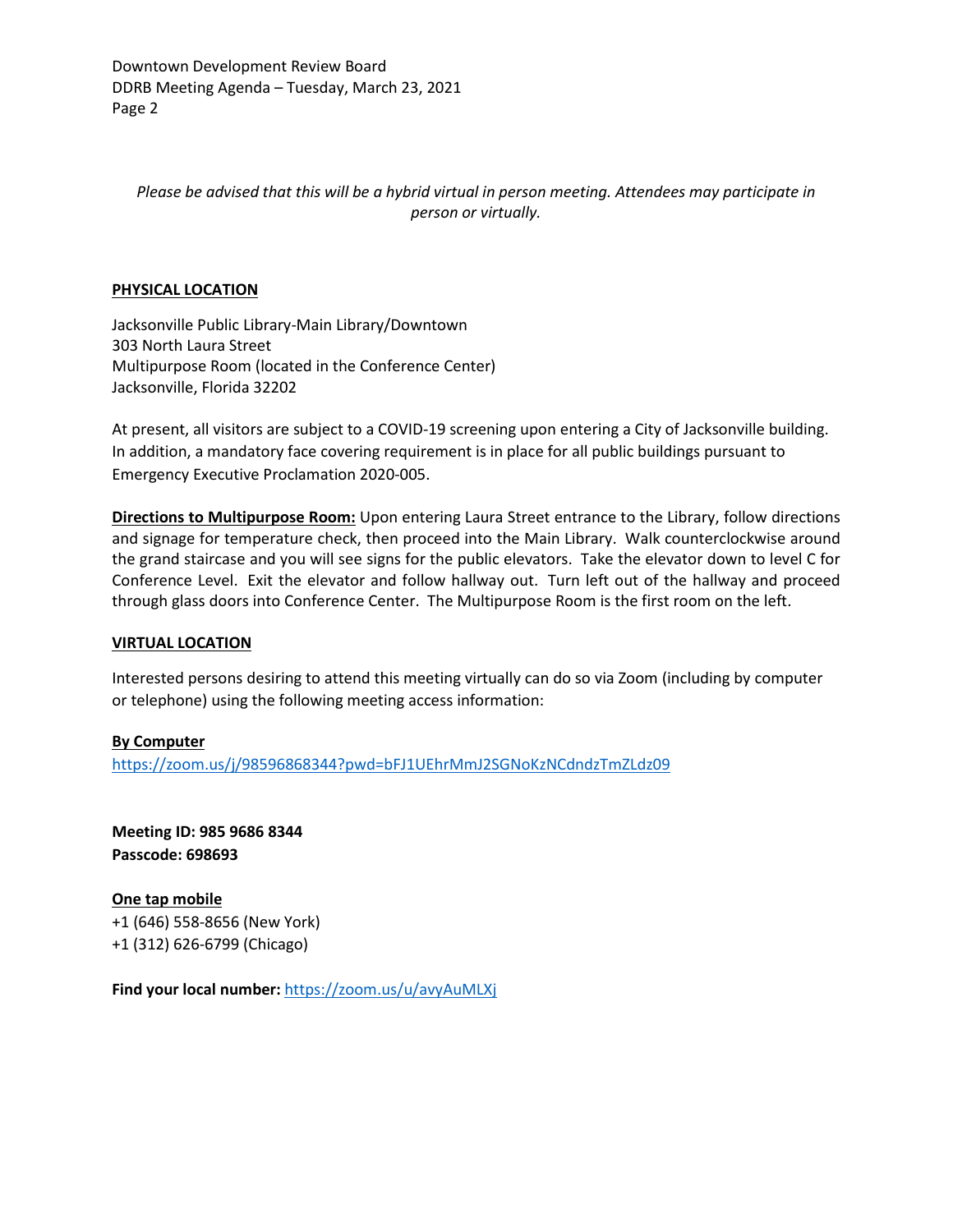

*Tuesday March 23, 2021 2:00 p.m.* 

# **MEETING MINUTES**

**Board Members Present:** T. Lee, Chair; B. Allen, Esq, Vice Chair; B. Durden, Esq. Secretary; B. Schilling; J. Loretta; M. Brockelman; C. Davisson.

**Board Members Excused:** C. Harden, F. Jones.

**DIA Staff Present:** Lori Radcliffe-Meyers, Redevelopment Coordinator, Ina Mezini, Marketing and Communications Specialist, and Xzavier Chisholm Administrative Assistant.

**Representing Office of General Counsel:** Jason Teal.

# **I. CALL TO ORDER**

## **Meeting Convened: 2:00 p.m.**

Chairman Lee called the meeting to order at 2:00 p.m. Chairman Lee commented on holding a hybrid meeting. Chairman Lee walked through the procedures for anyone participating by Zoom.

## **II. ACTION ITEMS**

# **A. FORM 8B VOTING CONFLICT**

## **B. APPROVAL OF THE FEBURARY 11, 2021 DDRB MEETING MINUTES**

# **A MOTION WAS MADE BY BOARD MEMBER ALLEN AND SECONDED BY BOARD MEMBER LORETTA APPROVING THE FEBURARY 11, 2021 DDRB MINUTES.**

## **THE MOTION PASSED 7-0-2.**

# **C. DDRB 2020-023: RD RIVER CITY BREWERY CONCEPTUAL APPROVAL APPLICANT – CYNDY TRIMMER**

Lori Radcliffe-Meyers reported that DDRB Application 2020-023 is requesting Conceptual Approval for an 8-story multi-family residential complex with attached parking garage located at 0 Museum Circle Drive.

Chairman Lee asked for the applicant presentation.

Cyndy Trimmer, the Applicant/Agent presented RD River City Brewery.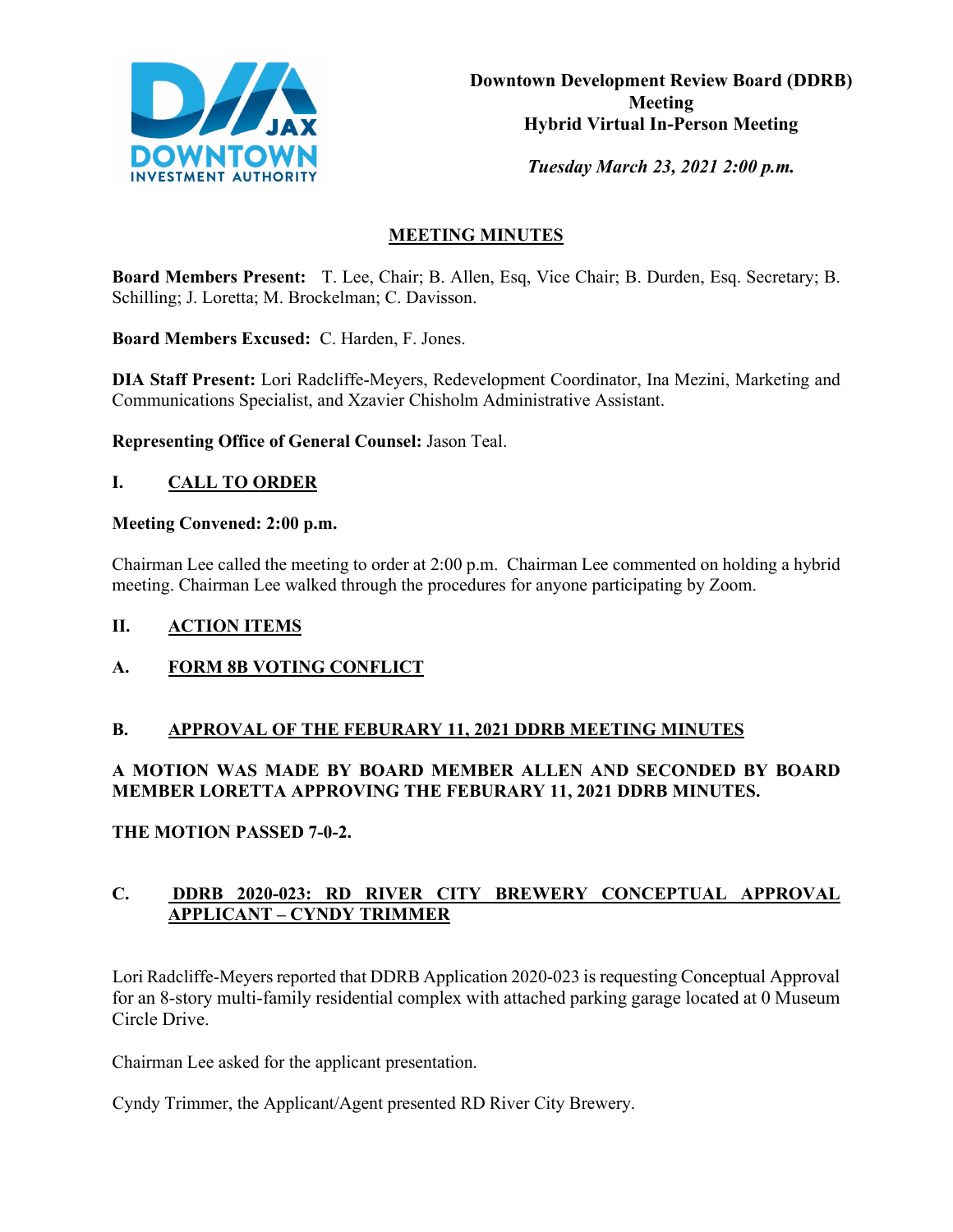# Downtown Development Review Board (DDRB) – Hybrid Virtual In-Person Meeting Tuesday March 23, 2021 Page 2 of 4

Beatrice Hernández, MSA, presented the project. She discussed the site plan and the architecture.

Chairman Lee called for Public comment.

Nancy Powell commented on the volumetrics of the project.

Stanley Scott echoed Nancy Powell's concerns.

Chairman Lee called for Board comment.

Board member Davisson discussed the architecture of the building.

Board member Durden discussed the volumetrics, staff recommendations and the Riverwalk.

Board member Schilling discussed coloring of the building, amenities, and transportation related items.

Board member Allen commented on the south end elevation around the parking garage.

Board member Loretta discussed design revisions and had questions about the restaurant. He also discussed the architecture and the cul-de-sac.

Board member Brockelman thanked the development team.

Chairman Lee discussed improvements in the project. Also discussed the garage.

Chairman Lee called for Jill Enz to come to the podium.

Board member Durden asked about the Riverwalk and the relationship between the development and the Riverwalk.

Jill Enz discussed Friendship Fountain Park and the Riverwalk.

Board member Davisson asked about the Riverwalk and the boat ramp.

Jill Enz discussed the boat ramp and FEMA.

Board member Durden continued to discuss the Riverwalk and how a pedestrian would move through the area.

Cyndy Trimmer discussed the Riverwalk, Friendship Fountain Park, and pedestrian movement.

Chairman Lee called for a motion.

# **A MOTION WAS MADE BY BOARD MEMBER BROCKELMAN AND SECONDED BY BOARD MEMBER SCHILLING RECOMMENDING CONCEPTUAL APPROVAL OF DDRB APPLICATION 2020-023.**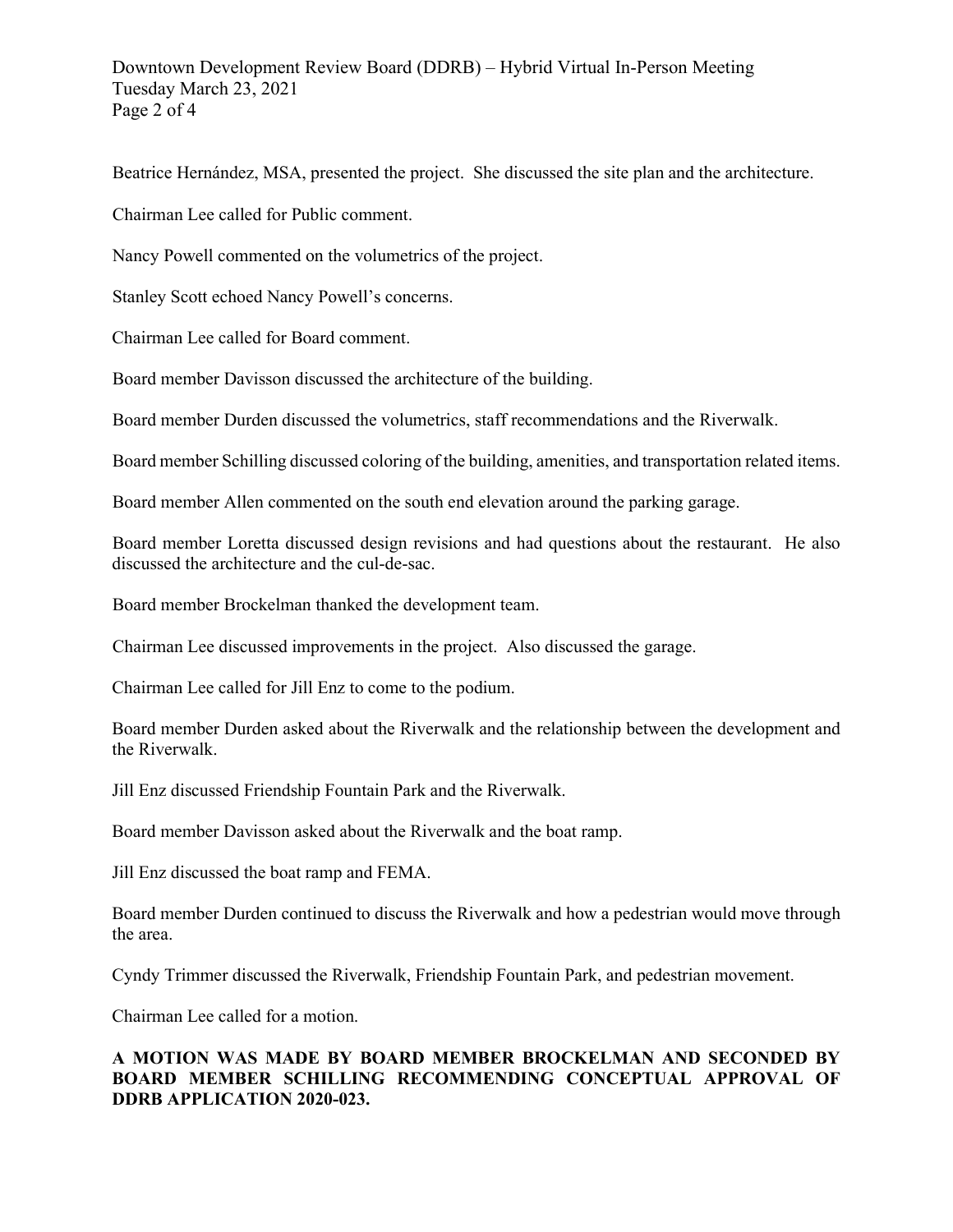Downtown Development Review Board (DDRB) – Hybrid Virtual In-Person Meeting Tuesday March 23, 2021 Page 3 of 4

## **THE MOTION PASSED 7-0-2.**

# **D. DDRB 2021-003: BAPTIST HEART HEALTH SPECIAL SIGN EXCEPTION APPLICANT – KELLY VARN**

Lori Radcliffe-Meyers reported that DDRB Application 2021-003 is requesting Conceptual Approval seeks approval for a special sign exception to allow for the installation of one (1) monument sign located at 800 Prudential Drive.

Chairman Lee asked for the applicant presentation.

Kenneth May, Taylor Sign and Design, provided the applicant presentation.

Chairman Lee called for public comments.

Chairman Lee called for Board comment.

Board member Durden asked about the materials of the sign.

Ken May discussed the construction of the sign.

Chairman Lee called for a motion.

# **A MOTION WAS MADE BY BOARD MEMBER ALLEN AND SECONDED BY BOARD MEMBER DURDEN RECOMMENDING APPROVAL OF DDRB APPLICATION 2021-003.**

#### **THE MOTION PASSED 7-0-2**

# **E. DDRB 2021-004: H2 HEALTH SPECIAL SIGN EXCEPTION APPLICANT – JILL RILEY**

Lori Radcliffe-Meyers reported that DDRB Application 2021-004 seeks approval for a special sign exception to allow for the installation of one (1) additional wall sign located on a non-street frontage wall at 484 Riverside Avenue.

Chairman Lee asked for the applicant presentation.

Jill Riley, Signarama, provided the applicant presentation.

Chairman Lee called for public comments.

Chairman Lee called for Board comment.

Board member Durden asked about the lighting of the sign.

Jill Riley discussed the lighting of the sign.